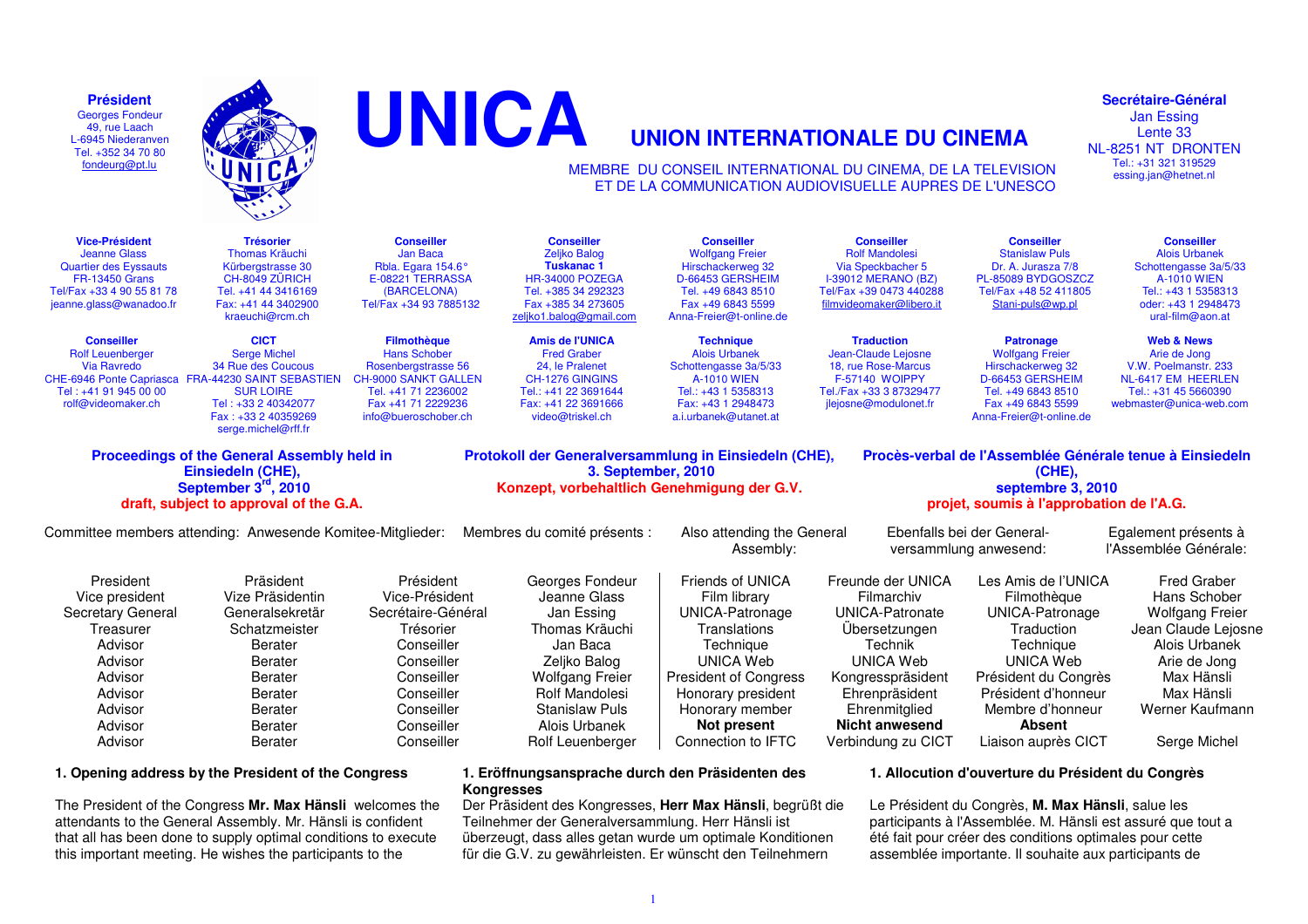## meeting lots of wisdom.

Jean Claude Lejosne and his interpreter team translate the meeting simultaneously into French, German and English.

**2. Verification of the delegates' authorities**

#### der G.V. viel Weisheit.

Die Sitzung wird gleichzeitig in Französisch, Deutsch, Englisch durch Jean Claude Lejosne und sein Dolmetscher-Teamübersetzt..

**2. Überprüfung der Vollmacht der Delegierten**

## l'assemblée beaucoup de sagesse.

 La séance est traduite simultanément en français, allemand et anglais par Jean Claude Lejosne et son équipe d'interprètes.

## **2. Vérification des pouvoirs des délégué(e)s**

| <b>CODE</b> | <b>PAYS</b>                      | <b>LAND</b>                      | <b>COUNTRY</b>                  | Délégué / Delegierter / Delegate | Suppléant / Stellvertreter / Deputy |
|-------------|----------------------------------|----------------------------------|---------------------------------|----------------------------------|-------------------------------------|
| <b>AND</b>  | ANDORRE                          | <b>ANDORRA</b>                   | <b>ANDORRA</b>                  |                                  |                                     |
| <b>ARG</b>  | <b>ARGENTINE</b>                 | <b>ARGENTINIEN</b>               | <b>ARGENTINA</b>                |                                  |                                     |
| <b>AUT</b>  | <b>AUTRICHE</b>                  | ÖSTERREICH                       | <b>AUSTRIA</b>                  | Dr. Georg Schörner               | <b>Wolfgang Alin</b>                |
| <b>BEL</b>  | <b>BELGIQUE</b>                  | <b>BELGIEN</b>                   | <b>BELGIUM</b>                  | Michelle Cooreman                | André Lion                          |
| <b>BGR</b>  | <b>BULGARIA</b>                  | <b>BULGARIEN</b>                 | <b>BULGARIE</b>                 | <b>Vladimir Iliev</b>            | Dima Ilieva                         |
| <b>BIH</b>  | <b>BOSNIE &amp; HERZEGOVINIE</b> | <b>BOSNIEN &amp; HERZEGOWINA</b> | <b>BOSNIA &amp; HERZEGOVINA</b> | En retraite                      |                                     |
| <b>CHE</b>  | <b>SUISSE</b>                    | <b>SCHWEIZ</b>                   | SWITZERLAND                     | Karl-Heinz Bach                  | <b>Rolf Diehl</b>                   |
| <b>CZE</b>  | <b>TCHEQUE</b>                   | <b>TSCHECHIEN</b>                | <b>CZECH REPUBLIC</b>           | Dipl Ing. Ladislav Františ       | Jaroslav Bouše                      |
| <b>DEU</b>  | <b>ALLEMAGNE</b>                 | <b>DEUTSCHLAND</b>               | <b>GERMANY</b>                  | Hannelore Teich                  | Rüdiger Teich                       |
| <b>ESP</b>  | <b>ESPAGNE</b>                   | <b>SPANIEN</b>                   | <b>SPAIN</b>                    | Jan Baca                         |                                     |
| <b>EST</b>  | <b>ESTONIE</b>                   | <b>ESTLAND</b>                   | <b>ESTONIA</b>                  | Jaak Järvine                     |                                     |
| FIN         | <b>FINLANDE</b>                  | <b>FINNLAND</b>                  | <b>FINLAND</b>                  | Pentti Kemppinen                 |                                     |
| <b>FRA</b>  | <b>FRANCE</b>                    | <b>FRANKREICH</b>                | <b>FRANCE</b>                   | Guy Capuano                      |                                     |
| <b>GBR</b>  | <b>ROYAUME UNI</b>               | <b>VER.KÖNIGREICH</b>            | <b>UNITED KINGDOM</b>           | Alan Atkinson FACI               | John Gibbs FACI                     |
| GEO         | <b>GEORGIE</b>                   | <b>GEORGIEN</b>                  | <b>GEORGIA</b>                  | Lana Uturgauri                   |                                     |
| <b>HRV</b>  | CROATIE                          | <b>KROATIEN</b>                  | <b>CROATIA</b>                  | Zeljko Balog                     | Zvonimir Karakatic                  |
| <b>HUN</b>  | <b>HONGRIE</b>                   | <b>UNGARN</b>                    | <b>HUNGARY</b>                  | Dr. Sándor Buglya                |                                     |
| <b>IRN</b>  | <b>IRAN</b>                      | <b>IRAN</b>                      | <b>IRAN</b>                     |                                  |                                     |
| <b>ITA</b>  | <b>ITALIE</b>                    | <b>ITALIEN</b>                   | <b>ITALY</b>                    | Rolf Mandolesi                   |                                     |
| <b>KOR</b>  | RÉP. DE CORÉE                    | SÜD-KOREA                        | <b>REPUBLIC OF KOREA</b>        | Chan Joo Chang                   | Sang Chul Kim                       |
| <b>LIE</b>  | <b>LIECHTENSTEIN</b>             | <b>LIECHTENSTEIN</b>             | <b>LIECHTENSTEIN</b>            | Ralf Klossner                    | <b>Hans Schober</b>                 |
| LTV         | <b>LETTONIE</b>                  | <b>LETTLAND</b>                  | LATVIA                          |                                  |                                     |
| <b>LUX</b>  | <b>LUXEMBOURG</b>                | <b>LUXEMBURG</b>                 | <b>LUXEMBOURG</b>               | Louis Schmitz                    | Nico Sauber                         |
| <b>MKD</b>  | <b>MACEDOINE</b>                 | <b>MAZEDONIEN</b>                | <b>MACEDONIA</b>                | Mitze Chapovski                  |                                     |
| <b>NLD</b>  | <b>PAYS BAS</b>                  | NIEDERLANDE                      | <b>NETHERLANDS</b>              | <b>Vladimir Murtin</b>           | Piet van Eerden                     |
| POL         | <b>POLOGNE</b>                   | <b>POLEN</b>                     | <b>POLAND</b>                   | Stani Puls                       | Jadwiga Puls                        |
| <b>RUS</b>  | <b>RUSSIE</b>                    | <b>RUSSLAND</b>                  | <b>RUSSIA</b>                   | Nina Zaytzeva                    | Viacheslav Zaytsev                  |
| <b>SVK</b>  | <b>SLOVAQUIE</b>                 | <b>SLOWAKEI</b>                  | <b>SLOVAKIA</b>                 | PhDr. Zuzana Škludová            | Ing. Jan Kuska                      |
| SVN         | <b>SLOVENIE</b>                  | <b>SLOWENIEN</b>                 | <b>SLOVENIA</b>                 |                                  |                                     |
| <b>SWE</b>  | <b>SUEDE</b>                     | <b>SCHWEDEN</b>                  | <b>SWEDEN</b>                   | Jaak Järvine                     |                                     |
| <b>TUN</b>  | <b>TUNISIE</b>                   | <b>TUNESIEN</b>                  | <b>TUNISIA</b>                  |                                  |                                     |
| <b>URA</b>  | <b>UKRAINE</b>                   | <b>UKRAINE</b>                   | <b>UKRAINE</b>                  | Evgeniy Maksymov                 | lurii Ripenko                       |
| <b>UZB</b>  | <b>UZBEKISTAN</b>                | <b>USBEKISTAN</b>                | <b>UZBEKISTAN</b>               | Boris Lebedev                    |                                     |

| <b>APPLYING FOR MEMBERHIP</b> |                |                 |                |                             |  |
|-------------------------------|----------------|-----------------|----------------|-----------------------------|--|
| <b>ARM</b>                    | ARMÉNIE        | <b>ARMENIEN</b> | <b>ARMENIA</b> | Artashes Hovanessian<br>υ٢. |  |
| <b>מוור</b><br>ועוטר          | <b>ROMANIE</b> | RUMANIEN        | <b>RUMANIA</b> | Emil<br>Mateias             |  |
| <b>RWA</b>                    | RWANDA         | <b>RWANDA</b>   | RWANDA         | $- -$                       |  |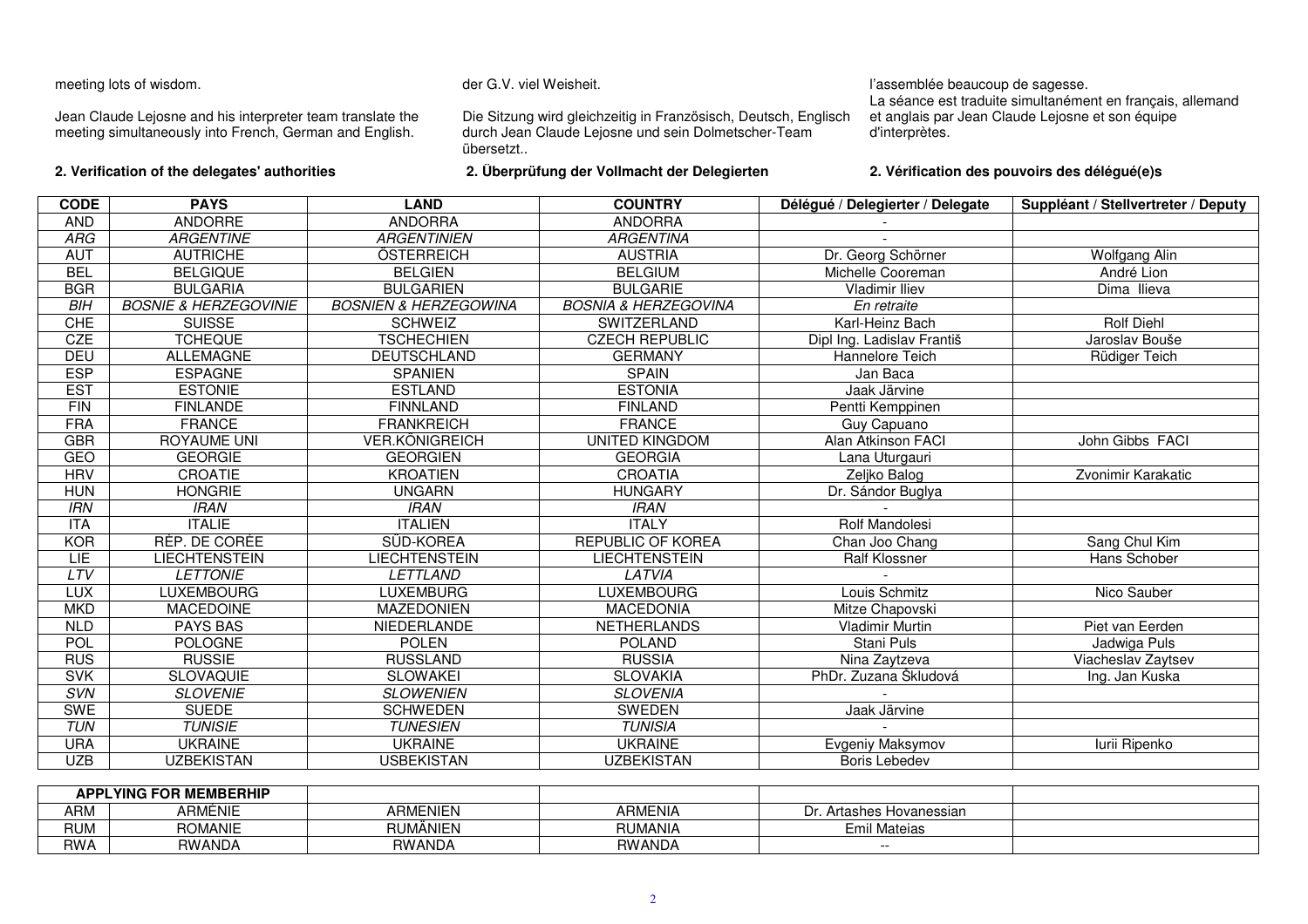The membership of UNICA currently is 33 countries. Bosnia & Herzegovina are resting. They are not entitled to vote this General Assembly. Membership of the Armenia, Rumania and Rwanda will be voted upon at point 15 and theirmembership will start as of January 1<sup>st</sup>. The maximum number of votes is 32. 6 countries are not attending nor represented, so 26 countries are present or represented at the start of the meeting. So more than 50% of the members are present and therefore the assembly is qualified to vote and to decide.

The majority to this meeting will thus be 14.

#### **3. Constitution of the bureau**

Proposal by the Committee: Chairman of the General Assembly Secretariat **Scrutinizers** 

#### **4. Confirmation of the agenda**

The Agenda receives unanimous approval.

#### **5. Vote on the proceedings of the General Assembly UNICA 2009 in Gdansk (POL)**

 The proceedings in three languages were dispatched to the federations. There are no questions regarding the proceedings.

 The proceedings receive unanimous approval, with thanks and applause to the Secretary General, Jan Essing.

#### **6. Address by the President of UNICA**

 On demand of the General Assembly, the address by the President is not dispatched before the meeting, but presented personally by the President during the meeting. There are no questions regarding the President's address.

Unanimous approval of the address, with thanks and applause to the author (the Chairman himself).

## **7. Report of the Committee by the Secretary General**

The extensive report in three languages with detailed information was dispatched to the federations. There is a small slip of the pen in the English text concerning the committee members, present in Rouse.The report of the Committee is accepted with unanimous Die Mitgliederzahl beträgt gegenwärtig 33. Bosnien & Herzegowina ist mit den Zahlungen im Rückstand; die Föderation ist nicht berechtigt, an der Abstimmung dieser Generalversammlung teilzunehmen, sodass die Zahl der Stimmen höchstens 32 ist. 6 Länder sind nicht anwesend oder repräsentiert. Die Mitgliedschaft Armeniens, Rumäniens und Rwandas wird bei Punkt 15 bestimmt und ihre Mitgliedschaft fängt erst am 1. Januar an, so dass 26 Länder am Anfang der Versammlung anwesend oder vertreten sind. Mehr als 50% der Mitglieder sind anwesend und deshalb ist die Versammlung beschlussfähig.

> **3. Constitution du bureau** Proposition du Comité :

Secrétariat **Scrutateurs** 

Président de l'Assemblée Générale

Die Mehrheit bei dieser Versammlung wird 14 sein.

## **3. Einrichtung des Büros**

 Vorschlag des Komitees: Vorsitzender der Generalversammlung Sekretariat Wahlprüfer

Unanimous approval. 
Einmütige Zustimmung.

Einmütige Zustimmung.

Einmütige Zustimmung.

Unanimous approval.

## **4. Bestätigung der Tagesordnung**

Die Tagesordnung wird einstimmig gebilligt.

## **5. Abstimmung über das Protokoll der Generalversammlung 2009 in Gdansk (POL)**

 Das Protokoll in drei Sprachen war den Föderationen zugesandt worden. Es gibt keine Fragen zum Protokoll. Das Protokoll wird einstimmig gebilligt, mit Dank und Beifall an den Generalsekretär Jan Essing.

#### **6. Ansprache des Präsidenten der UNICA**

 Auf Verlangen der Generalversammlung ist die Ansprache des Präsidenten nicht vor der Versammlung verschickt worden, sondern wurde vom Präsidenten persönlich vorgetragen. Es gibt keine Fragen zur Ansprache des Präsidenten.

Der Bericht wird einstimmig gebilligt, mit Dank und Beifall an den Verfasser (den Vorsitzenden selbst).

## **7. Bericht des Komitees durch den Generalsekretär**

 Der ausführliche Bericht in drei Sprachen mit detaillierten Informationen war den Föderationen zugesandt worden. Er enthält einen geringen Fehler im englischen Text in Bezug auf die Komiteemitglieder, die in Russe anwesend waren. Der Bericht des Komitees wird einstimmig angenommen, mit Dank Les membres présents sont au nombre de 33. Les paiements de la Bosnie & Herzégovine sont arriérés. Cette fédération n'aura pas le droit de voter lors de cette A.G. si bien que le nombre maximum de voix lors de cette assemblée générale est de 32. 6 Pays ne sont pas présents ou représentés. L'Adhésion de l'Arménie, la Roumanie et du Rwanda sera décidée au point 15 et l'adhésion de ces pays commencera au 1<sup>er</sup> janvier. 26 Pays sont présents ou représentés au début de la réunion. Ainsi, plus de 50% des membres sont présents et l'assemblée est habilitée à voter et prendre des décisions.

La majorité pour cette assemblée sera donc de 14.

## Max Hänsli Jan Essing Louis Schmitz (LUX) Wolfgang Alin (AUT)

**4. Confirmation de l'ordre du jour**

L'ordre du jour est approuvé à l'unanimité.

## **5. Vote sur le Procès-verbal de l'Assemblée Générale de L'UNICA 2009 à Gdansk (POL)**

 Le procès-verbal en trois langues a été envoyé aux fédérations. Il n'y a aucune question concernant le p-v. Le procès-verbal est approuvé à l'unanimité, avec des remerciements et des applaudissements pour le Secrétaire général, Jan Essing.

#### **6. Allocution du Président de l'UNICA**

 A la demande de l'assemblée générale, l'allocution du Président n'a pas été envoyée avant l'assemblée, mais a été présentée par le Président lui- même. Il n'y a aucune question concernant l'allocution duPrésident.

 Le rapport est approuvé à l'unanimité, avec des remerciements et des applaudissements pour le rédacteur (le président lui-même).

## **7. Rapport du Comité présenté par le Secrétaire-Général**

 Le rapport complet en trois langues avec des informations détaillées a été envoyé aux fédérations. Il contient une faute de frappe mineure dans la version anglaise, concernant les membres du Comité, qui étaient présents à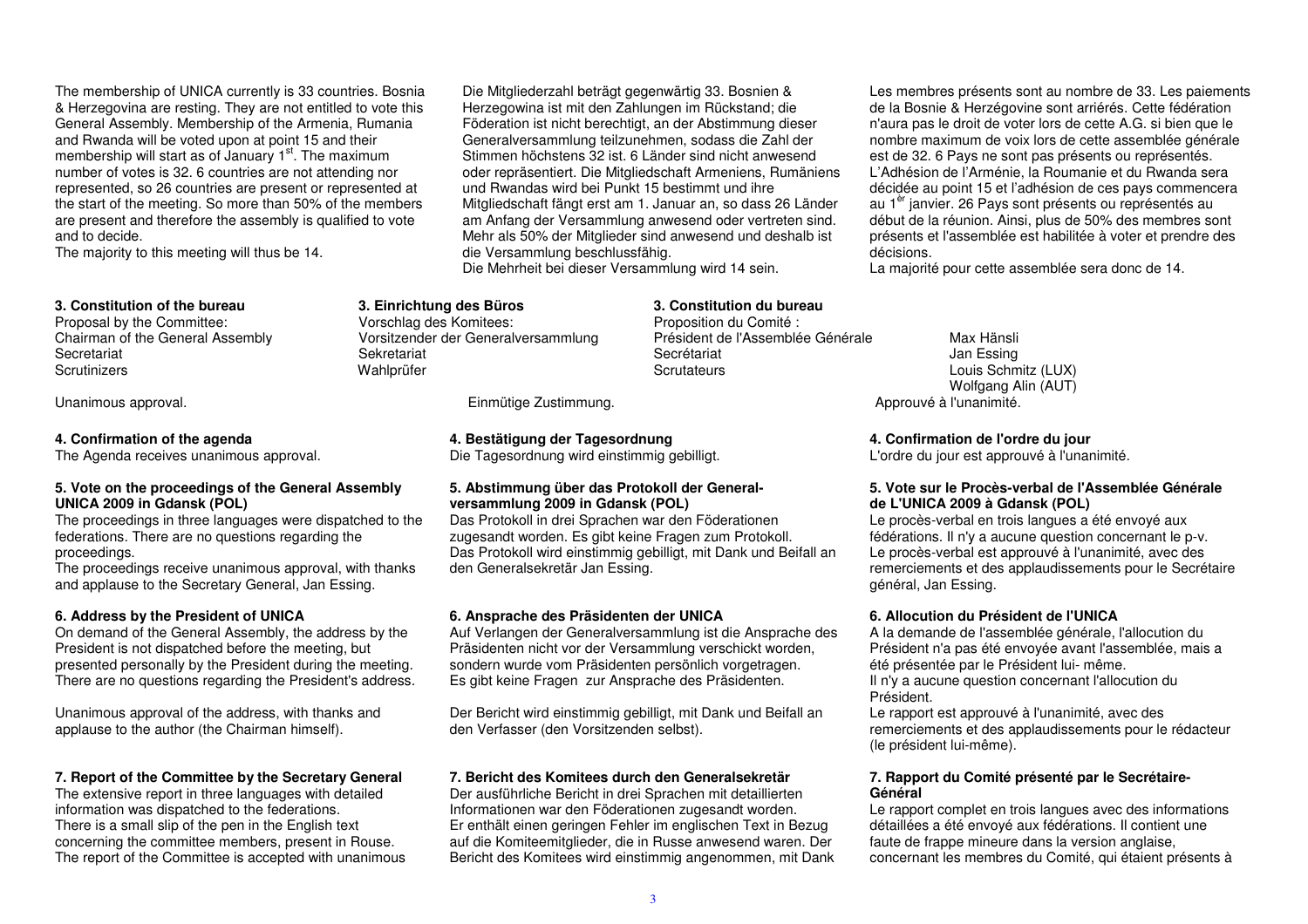approval, with thanks and applause to the SecretaryGeneral, Jan Essing.

#### **8. Report of the Treasurer**

 The report (in 3 languages) was dispatched to the federations.

 As of 2011 Latvia will be excluded from membership,having been overdue for three years.

 The report of the treasurer is approved unanimously and welcomed with thanks and laud applause to the treasurer Thomas Kräuchi.

## **9. Report of the Auditors**

 **Hannelore Teich** (DEU) reads the Auditors' report loudly during the meeting. Jean Claude Lejosne (Translator) is helping the jury.

Jean Claude Lejosne (Translator) and Hannelore Teich (DEU) have performed this year's audit. They have scrutinized the bookkeeping and the bank accounts and declare that everything complies with the budget and mandates.

Last year Hannelore Teich (as auditor) wondered how the height of the contribution to IFTC is calculated. It amounts to €400 but no calculation basis can be found. She gladly reports that the amount has sunk to  $\epsilon$  200. There are no questions regarding the Report of the Auditors.

## **10. Report of the Film Librarian**

 The report (in 3 languages) was dispatched to the federations. **Hans Schober** (Librarian) stresses that his greatest wish to all delegates is to present video boxes that are well labelled with especially readable text. The report of the Film Librarian is accepted with unanimous approval, with thanks and applause to Hans Schober **Alois Urbanek** (adv.) proposes to restrict to Mini DV format for the film library. DVD's are a disaster for library reasons. **Hans Schober** (librarian) answers that we decided to abandon the DVD-format from the library a year ago, but it is not easily organized.

und Beifall an den Generalsekretär Jan Essing. The Rousse.

#### **8. Bericht des Schatzmeisters**

 Der Bericht (in 3 Sprachen) war den Föderationen zugesandt worden.

 Ab 2011 wird Lettland wegen Zahlungsrückstand von drei Jahren kein Mitglied sein.

 Der Bericht des Schatzmeisters wird einstimmig gebilligt, mit Dank und starkem Applaus an den Schatzmeister Thomas Kräuchi.

#### **9. Bericht der Kassenprüfer**

 Der Bericht der Kassenprüfer wird während der Sitzung von **Hannelore Teich** (DEU) vorgelesen, weil Jean Claude Lejosne bei der Jury behilflich ist (Dolm.).

 Die Kassenprüfung ist in diesem Jahr von Dr. Jean Claude Lejosne(Trad.) und Hannelore Teich (DEU) vorgenommen worden. Sie haben die Buchhaltung und die Banksaldi geprüft und erklären, dass alle Zahlen mit dem Budget und den Mandaten übereinstimmen.

 Letztes Jahr fragte Hannelore Teich (als Prüferin) sich, wie die Höhe des Beitrages für die CICT berechnet wird. Er beläuft sich auf € 400, aber es gebe keine Berechnungsbasis. Sie freut sich mitteilen zu können, dass der Beitrag auf € 200 gesenkt worden ist.

Keiner der Delegierten hat Fragen zu diesem Bericht.

 Le rapport du Comité est approuvé à l'unanimité, avec des remerciements et des applaudissements pour Jan Essing, le Secrétaire Général.

#### **8. Rapport du Trésorier**

 Le rapport (en 3 langues) a été envoyé aux fédérations. A partir de 2011 la Lettonie sera exclue, n'ayant pas payé ses cotisations pendant trois ans.

 Le rapport du trésorier est approuvé à l'unanimité, avec des remerciements et des applaudissements nourris pour Thomas Kräuchi.

#### **9. Rapport des Commissaires aux Comptes**

 Le rapport des commissaires aux comptes est lu lors de la réunion par **Hannelore Teich** (DEU). Jean Claude Lejosne (Trad.) est en train d'assister le Jury.

 L'audit de cette année a été effectué par Jean Claude Lejosne (Trad.) et Hannelore Teich (DEU). Ils ont vérifié la comptabilité et les comptes bancaires et déclarent que tous les chiffres sont conformes au budget et aux mandats.

L'année dernière, Hannelore Teich (en tant que réviseur) se demandait comment était calculé le montant de la cotisation pour le CICT. Elle se montait à € 400, mais il n'y avait aucune base de calcul. Mme. Teich est heureuse de rapporter que le montant a été réduit à € 200.

 Il n'y a aucune question concernant le rapport des commissaires aux comptes.

#### **10. Bericht des Filmarchivars**

 Der Bericht (in 3 Sprachen) war den Föderationen zugesandt worden. **Hans Schober** (Filmarchivar) ersucht alle Delegierten, nur Videos abzugeben, die gut beschriftet und vor allem lesbar sind. Der Bericht des Archivars wird einstimmig angenommen, mit Dank und Beifall an Hans Schober **Alois Urbanek** (Ber.) schlägt vor nur Mini DV als Format fürs Archiv zuzulassen. DVD's sind für Archivzwecke nicht geeignet. **Hans Schober** (Filmarchivar) antwortet, dass wir das vor einem Jahr schon beschlossen haben, aber es sei nicht einfach zu organisieren.

#### **10. Rapport du Cinémathécaire**

 Le rapport (en 3 langues) avait été envoyé aux fédérations. Hans Schober (cinémathécaire) demande à toutes les délégations de ne donner que des vidéos bien étiquetées et surtout lisibles.

 Le rapport du cinémathécaire est approuvé à l'unanimité et des remerciements appuyés d'applaudissements sont adressés à Hans Schober.

 **Alois Urbanek** (cons.) propose de seulement permettre le format Mini-DV dans la cinémathèque. Le DVD n'est pas autorisé dans la cinémathèque.

 **Hans Schober** (cinémathécaire) répond il qu'il y a un an que nous avons décidé d'abandonner le DVD, mais que ce n'est pas tâche aisée.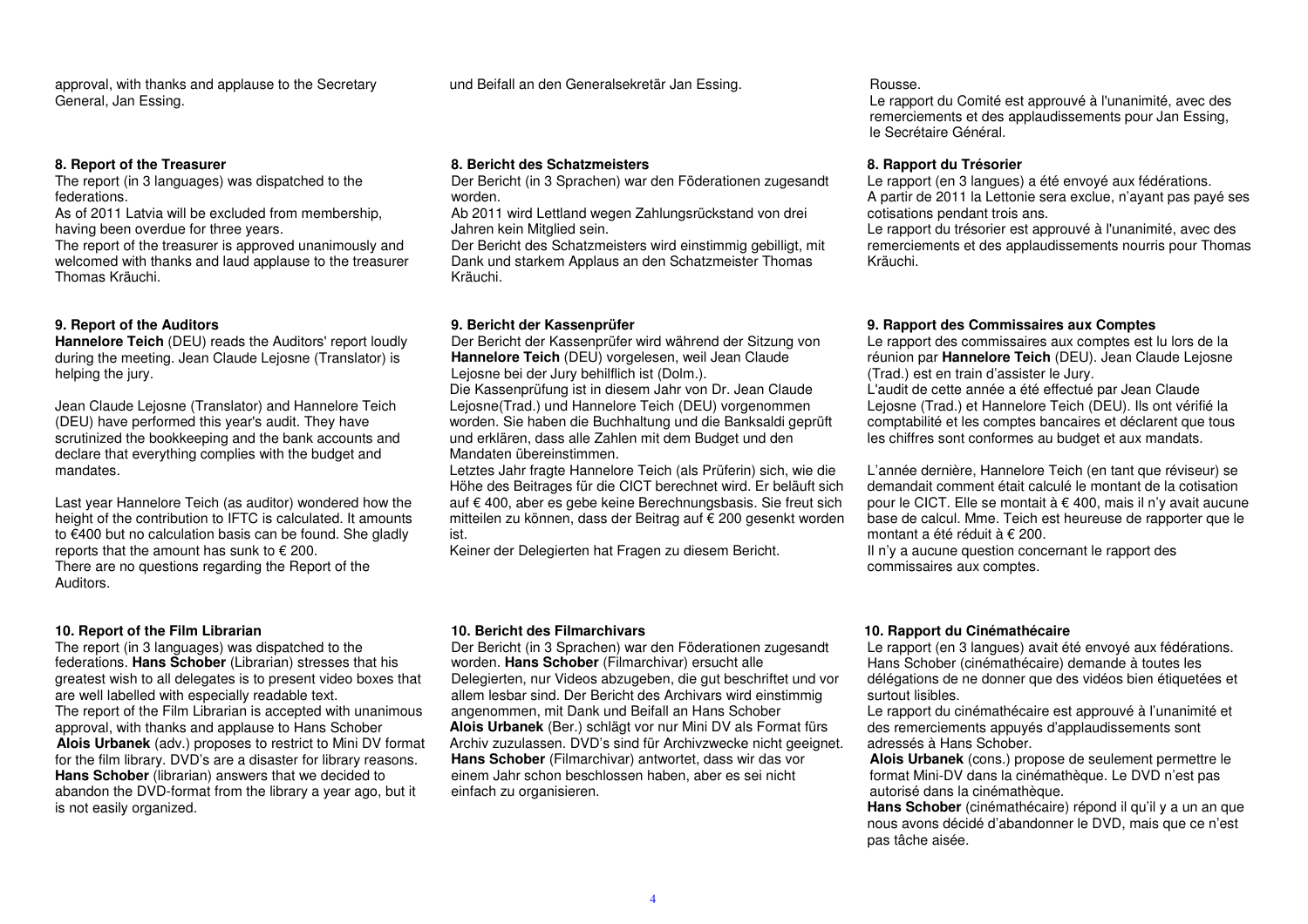## **11. Report of "Friends of UNICA"**

 The report is accepted with unanimous approval, with thanks and applause to Fred Graber.

## **12. Report on UNICA Patronages**

 The report was made up by Wolfgang Freier and dispatched to the federations.

 **Wolfgang Freier** (patronages) explains that one column of his document is exclusively meant for the treasurer. Furthermore he asks all presidents and organizers of film festivals applying for patronage to notify him or the secretary-general between January and March each year about wanted patronages and announce the exact date of the festival. **Georges Fondeur** (pres.) adds that every festival applying for patronage receives this special medal and Wolfgang in person strives to bring the medal to the responsible organizer or presents the medal to the winner at the festival.

 **Ralf Klossner** (LIE) sent two e-mails in 2009 and 2010 regarding this subject, but didn't receive an answer. On behalf of the Committee **Wolfgang Freier** apologizes for this shortcoming. **Georges Fondeur** (pres.) proposes to send an e-mail to Wolfgang and a copy to the Secretarygeneral to prevent such imperfection.

 The report is approved unanimously, with thanks andapplause to Wolfgang Freier.

## **13. Report of the delegate to I.F.T.C.**

The author of this report is Serge Michel. **Georges Fondeur** (pres.) explains that due to his work Serge is not present. He attended the festival Saturday and Sunday. The IFTC is an important organization for UNICA. Serge represents UNICA with IFTC and is vice-president to IFTC.

 The report in three languages was dispatched to the federations. The report is approved unanimously, with thanks and applause to Serge Michel.

## **14. Report regarding UNICA Web**

 **Arie de Jong** (Web) emphasises that a lot of information about UNICA may be found in the website of UNICA: http://unica-web.com The Webmaster would be pleased with any reaction to him related to the website. He is pleased that no less than 65 people per day visit the site. Next to the UNICA website the report discusses the special website for the film library http://home.hccnet.nl/unica. We archive over 1.500 films and this site offers information about the content of these films in various sorting

## **11. Bericht der "Freunde der UNICA"**

 Der Bericht wird einstimmig genehmigt mit Dank an und Beifall für Fred Graber.

#### **12. Bericht des UNICA Patronats**

 Der Bericht, verfasst von Wolfgang Freier, ist den Föderationen zugesandt worden.

 **Wolfgang Freier** (Patronagen) erklärt, dass eine Spalte seines Berichts nur den Schatzmeister betrifft. Weiterhin bittet er alle Präsidenten und Veranstalter von Filmfestivals, die um Patronagen ansuchen, jedes Jahr zwischen Januar und März ihm oder dem Generalsekretär exakte Daten des jeweiligen Festivals mitzuteilen. **Georges Fondeur** (Präs.) fügt hinzu, dass jedes um Patronage anfragende Festival eine spezielle Medaille bekommt und meistens Wolfgang diese Medaille dem Veranstalter oder dem Gewinner der Medaille beim Festival überreicht.

#### **Ralf Klossner** (LIE) hat 2009 und 2010 zwei

 E-Mails zu dieser Angelegenheit geschickt, hat aber keine Antwort bekommen. Im Namen des Komitees entschuldigt sich **Wolfgang Freier** für das Versäumnis. **Georges Fondeur** (Präs.) schlägt bei einer E-Mail an Wolfgang eine Kopie an den Generalsekretär zu senden, um einem solchen Fehler vorzubeugen.

 Der Bericht wird einstimmig genehmigt, mit Dank und Applaus an Wolfgang Freier.

## **13. Bericht des Delegierten für die CICT**

 Der Autor dieses Berichts ist Serge Michel. **Georges Fondeur** (Präs.) erklärt, dass Serge wegen seiner beruflichen Arbeit nicht anwesend ist. Er werde dem Festival am Samstag und Sonntag beiwohnen. Die CICT ist eine wichtige Organisation für die UNICA. Serge repräsentiert die UNICA bei der CICT und ist deren Vize-Präsident. Der Bericht in drei Sprachen ist den Föderationen gesandt worden. Der Bericht wird einstimmig angenommen, mit Dank und Beifall an Serge Michel.

## **14. Bericht betreffs UNICA Web**

 **Arie de Jong** (Web) erklärt, dass viele Informationen über die UNICA auf der Website der UNICA zu finden sind: http://unicaweb.com Der Webmeister freut sich auf jede Reaktion zur Webseite.

 Anschließend an die UNICA Webseite erörtert der Bericht die besondere Webseite des Filmarchivs: http://home.hccnet.nl/unica. Wir archivieren über 1.500 Filme und diese Webseite bietet Informationen über den Inhalt der Filme. **Georges Fondeur** (Präs.) ruft alle Mitglieder auf, neue

#### **11. Rapport des "Amis de l'UNICA"**

 Le rapport est approuvé à l'unanimité, avec tous nos remerciements et des applaudissements pour Fred Graber.

#### **12. Rapport sur les patronages de l'UNICA**

 Wolfgang Freier a rédigé ce rapport, lequel a été envoyé aux fédérations.

 **Wolfgang Freier** (patronages) explique qu'une colonne du rapport concerne seulement le trésorier. Il demande également aux présidents et organisateurs de festivals qui font requête d'un patronage de préciser, entre janvier et mars de chaque année, les dates exactes des festivals, à luimême ou au S-G. **Georges Fondeur** (prés.) ajoute que tous les festivals demandant patronage reçoivent une médaille spéciale et la plupart du temps Wolfgang lui-même présente la médaille à l'organisateur ou au gagnant de la médaille pendant le festival.

 **Ralf Klossner** (LIE) a envoyé deux e-mails en 2009 et 2010 concernant ce sujet, mais n'a obtenu aucune réponse. Au nom du Comité **Wolfgang Freier** s'excuse pour ce manquement. **Georges Fondeur** (prés.) suggère d'envoyer un e-mail à Wolfgang avec copie au S.-G. pour éviter une telle erreur.

 Le rapport est approuvé à l'unanimité, avec des remerciements et applaudissements pour Wolfgang Freier.

## **13. Rapport du délégué au C.I.C.T.**

 Serge Michel est l'auteur de ce rapport. **Georges Fondeur** (prés.) explique que Serge n'a pas pu venir à cause de ses obligations professionnelles. Il a assisté au festival le samedi et le dimanche. Le CICT est une organisation importante pour l'UNICA. Serge représente l'UNICA au C.I.C.T et est leur vice-président. Le rapport en trois langues a été envoyé aux fédérations. Le rapport est approuvé à l'unanimité, avec des remerciements à Serge Michel pour tous ses efforts.

## **14. Rapport concernant le site Internet de l'UNICA**

 **Arie de Jong** (web) explique qu'il est possible de trouver beaucoup de renseignements sur l'UNICA sur le site Internet de l'UNICA: *http://unica-web.com.* Le Webmaster se réjouit de tout retour sur le site Web.

 Juste après la question du site internet de l'UNICA, le rapport examine celle de la page spéciale pour la Cinémathèque : http://home.hccnet.nl/unica. Nous avons plus de 1.500 films en archive et cette page donne des informations sur le contenu des films.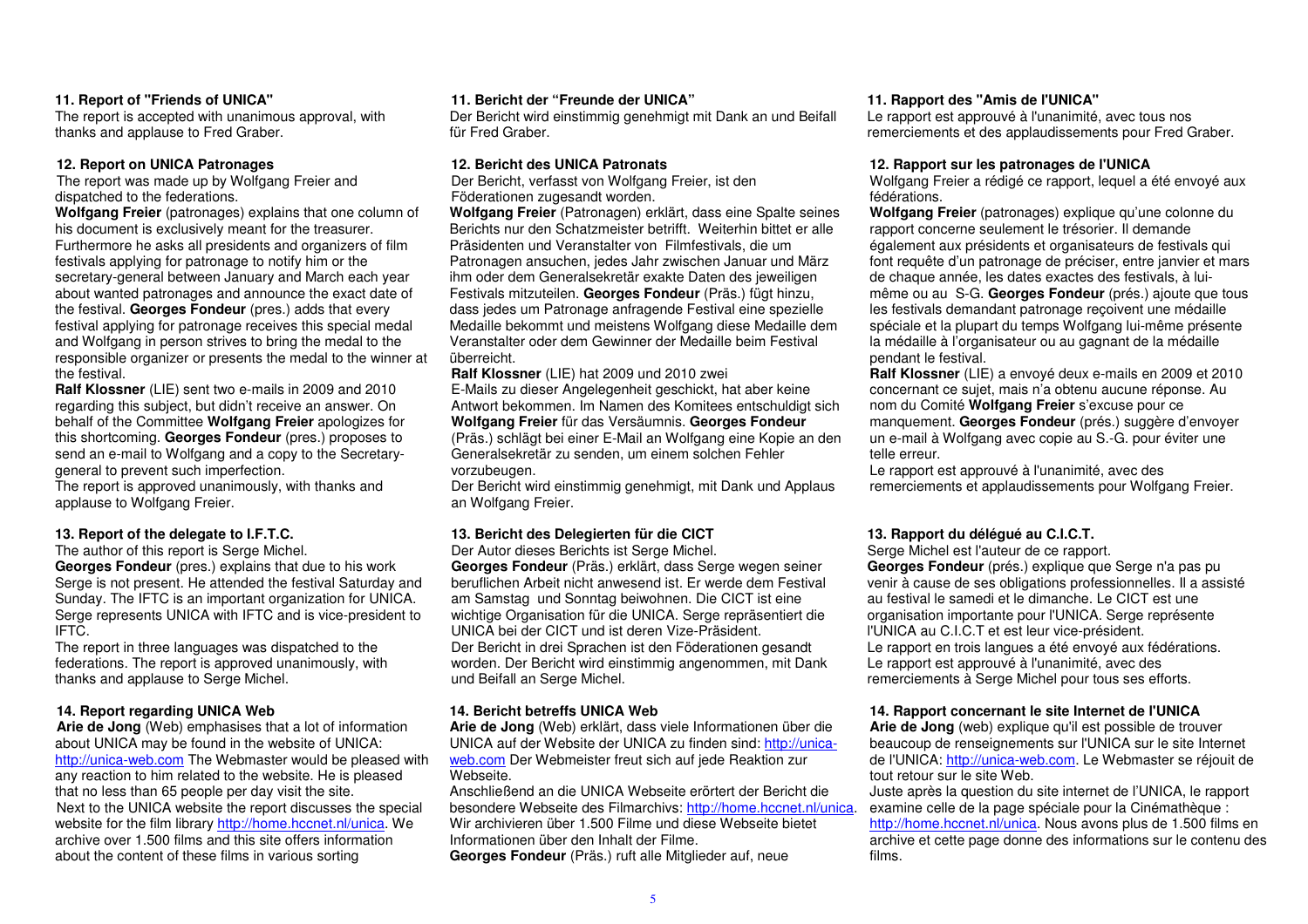**Georges Fondeur** (pres.) evokes every member to send new information to the Webmaster. Only then we remain interesting for viewers. If the information on the website is outdated it'll become obsolete. The president praises the work of **Arie de Jong**, webmaster for UNICA Web-site. **Ralf Klossner** (LIE) asks if it is possible to report a film festival and have a link in the website. **Arie de Jong** (Web) takes all patronages festival into the website. Therefore he receives information from Wolfgang or from the organizers. **Georges Fondeur** (pres.) explains that many a festival offers a link, but we sometimes have no idea how they relate to a national federation. We therefore decided to restrict to festivals we know the relationship with. There are no objections.

 **Wolfgang Freier** (Patr.) proposes to make a list of patronage festival links. That is agreed to.

#### **15. Admission and resigning of members**

 **Jan Essing** (secr.) reports that Armenia, Rumania and Rwanda applied for membership. The public organizations have sent all necessary forms and all information has been approved by the committee.

 **Art Hovanessian** (ARM) introduces himself and thanks the various members of the committee and other federations that have supported the application of his country. The Center of Armenian Non-Professional Cinema was created in 2010 and is eager to become a member of the UNICA family.

 **Emil Mateias** (RUM) explains that his federation has started 11 years ago. Rumania tried for several years to become member of UNICA but never succeeded. Now they've got good hope that they will succeed. For that reason UNICA president Georges Fondeur has been invited to attend to the festival in Rumania. His presence was highly appreciated. **Georges Fondeur** (pres.) is glad that some gaps in the UNICA map will be closed soon, including one in the heart of Africa. A delegation from Rwanda was set to attend the meeting, but due to presidential elections their funds have been cut. We look forward for the film programs the new members will show next year.

 Armenia, Rumania and Rwanda can be granted membership as of 2011. Everyone agrees with applause. Informationen an den Webmeister zu senden. Nur so würde die Webseite für Besucher interessant bleiben. Falls die Information auf der Webseite veraltet ist, werde die Webseite nicht angenommen.

 Der Präsident lobt die Arbeit des Webmeisters **Arie de Jong** für die UNICA.

 **Ralf Klossner** (LIE) fragt, ob es möglich sei, ein Link auf der Webseite für angemeldeten Festivals zu bekommen. **Arie de Jong** (Web) erwidert, er nehme ohnedies alle Patronage Festival in die Webseite auf. Er bekomme dazu Information von Wolfgang oder von den Ausrichtern.

 **Georges Fondeur** (Präs.) erläutert, dass viele Festivals ein Link anbieten, aber dass wir manchmal nicht wissen, wie die Verhältnisse zwischen Festival-Veranstaltern und dem Landesverband liegen. Wir haben uns daher entschlossen, nur die Festivals anzuzeigen, von denen wir die Verhältnisse kennen. Es gibt keine Einsprüche.

 **Wolfgang Freier**(Patr.) schlägt vor, eine Liste mit Links zu Patronage Festivals anzufertigen. Dem wird zugestimmt.

#### **15. Aufnahme und Austritt von Mitgliedern**

 **Jan Essing** (Sekr.) meldet, dass Armenien, Rumänien und Rwanda um die Mitgliedschaft ersucht haben. Die öffentlichen Organisationen haben alle notwendigen Formulare eingereicht und die Auskünfte sind geprüft worden. Das Komitee ist mit der Aufnahme der neuen Länder einverstanden.

 **Art Hovanessian** (ARM) stellt sich vor und dankt den Komitee Mitgliedern und den Landesverbänden, die den Vorschlag seines Landes unterstützt haben. Das Zentrum des Armenischen Unabhängigen Kinos wurde 2010 gegründet, es freut sich Mitglied der großen UNICA Familie zu werden. **Emil Mateias** (RUM) erklärt, dass sein Landesverband vor 11 Jahren gegründet wurde. Rumänien hat während vieler Jahre Versuche unternommen, eine Mitgliedschaft zu bekommen, hatte aber bisher keinen Erfolg. Darum wurde der UNICA Präsident Georges Fondeur zur Teilnahme am Festival in Rumänien eingeladen. Seine Anwesenheit wurde sehr geschätzt.

 **George Fondeur** (Präs.) begrüßt die Tatsache, dass einige Löcher in der UNICA Weltkugel gedichtet werden, sogar in der Mitte Afrikas. Eine Delegation aus Rwanda war bereit, an der Versammlung teilzunehmen, aber die Präsidentschaftswahlen haben die finanziellen Mittel reduziert. Wir freuen uns auf die Filmprogramme, die von den neuen Landesverbänden imnächsten Jahr gezeigt werden.

 Armenien, Rumänien und Rwanda sind ab 2011 als Mitglieder der UNICA zugelassen.

**Georges Fondeur** (prés.) appelle tous les membres à envoyer de nouvelles informations au Webmaster. Ainsi le site Internet reste intéressant pour les visiteurs. Si les informattions du site sont désuètes, celui-ci ne sera pas visité.

 Le président souligne la qualité du travail d'**Arie de Jong** pour l'UNICA.

 **Ralf Klossner** (LIE) demande s'il y a la possibilité de proposer un lien pour le site Internet de certains festivals. **Arie de Jong** (web) répond qu'il indique tous les Patronages sur le site Web. Pour ce faire il reçoit l'information de Wolfgang où des organisateurs du festival.

 **Georges Fondeur** (prés.) explique que beaucoup de festivals proposent un lien, mais nous ne connaisons pas toujours la relation entre leurs organisateurs et les fédérations nationales. Ainsi, nous avons décidé de seulement montrer les festivals dont nous connaisons les liens avec la fédération concernée. Il n'y a pas d'objections.

 **Wolfgang Freier** (patr.) propose d'offrir une liste avec des liens des Festivals Patronages. La proposition est approuvée.

# **15. Accueil et démission de membres**

**Jan Essing** (sécr.) annonce que l'Arménie, la Roumanie et le Rwanda ont demandé l'adhésion à l'UNICA. Ces organisations publiques ont envoyé tous les formulaires nécessaires et les renseignements donnés ont été approuvés par le Comité.

 **Art Hovanessian** (ARM) se présente et remercie les membres du Comité et des autres fédérations qui ont soutenu la candidature de son pays. Le Centre de Cinéma Non-Professionnel d'Arménie a été fondé en 2010 et se réjouit de rejoindre la famille de l'UNICA.

 **Emil Mateias** (RUM) explique que sa fédération a été fondée il y a 11 ans. La Roumanie a essayé d'obtenir l'adhésion de l'UNICA depuis quelques années, mais n'y était pas parvenue jusqu'à présent. Ainsi, le président de l'UNICA fut invité au Festival du film de Roumanie. Sa présence fut très appréciée.

 **George Fondeur** (prés.) est heureux que quelques vides sur la carte géographique de l'UNICA soient ainsi comblés dont un en plein cœur de l'Afrique. Une délégation du Rwanda était disposée à assister à l'Assemblée, mais les ressources financières réduites suite aux élections présidentielles ne l'ont pas permis. Nous nous réjouissons des programmes que les nouvelles fédérations nous présenterons en 2011.

 L'Arménie, la Roumanie et le Rwanda seront admis comme membre de l'UNICA à partir de 2011. Tous les participants approuvent et applaudissent.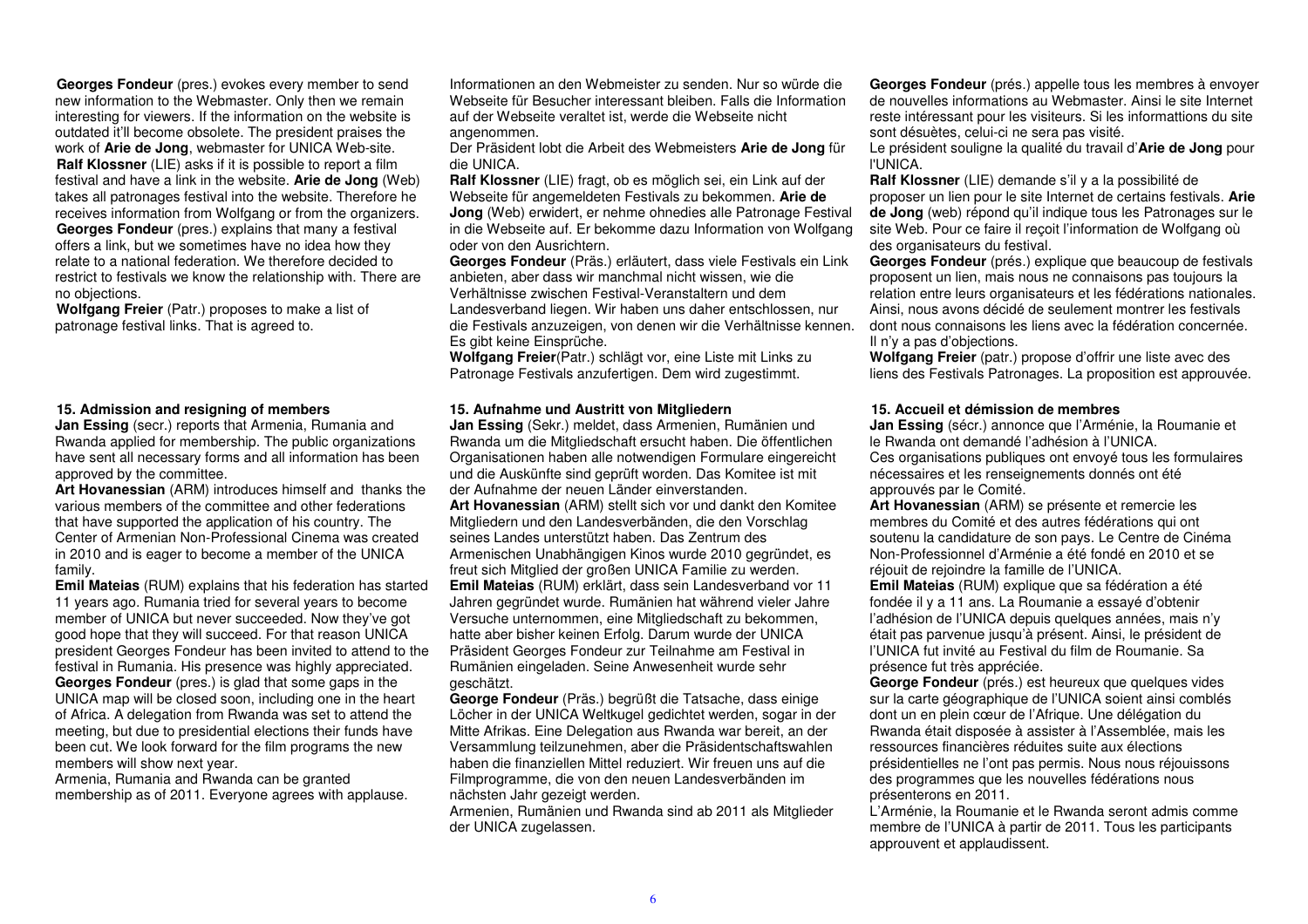#### **16. Discussion and vote about proposals of the Committee**

No proposals have been issued.

 **Georges Fondeur** (pres.) promises this will be different next year.

## **17. Discussion and vote about proposals submitted by members**

There have been no proposals. No addition as well.

#### **18. Determination of next year's contribution**

 In his last report to the national federations **Georges Fondeur** (pres.) mentioned that we seek for a new partitionof costs, but that needs a lot of work and discussion. For now we don't change the contribution. .

## **19. Confirmation of the budget**

 The budget is meant to be a prospect of the expenditures and income for the coming year. They are recorded in the right margin of the treasurer's report. It shows a small profit. **Thomas Kräuchi** (tres.) mentions that 2010 profit will raise because of he number of congress cards that have been sold. **Georges Fondeur** (pres.) explains that UNICA is not a rich union but therefore we never ask for subsidy. There are no questions nor objections, so the budget for 2011 is determined.

## **20. Selection of the place and dates of the congress in the years:**

 2011: Luxemburg (LUX) (determined) 2012: Russe (BGR) (determined) 2013: Korea (KR) (determined)

 **Georges Fondeur** (pres.): two years ahead for planning a congress is compulsory. It is convenient that we have candidates for more years ahead.

 Last year the General Assembly commissioned the Committee to explore the possibilities in Bulgaria hosting a UNICA Congress in the city of Ruse. Last April the Committee visited Ruse and gathered full information. Vladimir Iliev and his team have fulfilled all necessary conditions. We have examined congress locations, hotel and other facilities.

**Vladimir Iliev** (BGR): Ideas have developed further and we had good discussions with the Committee. We would like to show some places in the country that are somewhat further

#### **16. Anträge und Abstimmung über Vorschläge des Komitees**

 Es sind keine Vorschläge eingegangen. **Georges Fondeur** (Präs.) erklärt, dass dies nächstes Jahr anders sein wird.

#### **17. Anträge und Abstimmung über Vorschläge von Mitgliedern**

Keine Vorschläge sind eingetragen. Auch keine Nachträge.

## **18. Festlegung der Mitgliedsbeiträge 2010**

 In seinem letzten Bericht an die Landesverbände hat **Georges Fondeur** (Präs.) angekündigt, dass eine neue Festlegung der Beiträge untersucht wird, aber das braucht viel Arbeit und Diskussion. Für den Moment werden die Beiträge nicht geändert.

## **19. Bestätigung des Budgets**

 Der Budgetentwurf beinhaltet die voraussichtlichen Ausgaben und Einnahmen für das nächste Jahr. Sie bewegen sich im Spielraum des Schatzmeisterberichtes. Das Budget weist einen kleinen Gewinn auf.

 **Thomas Kräuchi** (Schatzm.) erwähnt, dass 2010 einen etwas größeren Gewinn zeigen wird, weil mehr Kongresskarten verkauft werden konnten als vorgesehen. **Georges Fondeur** (Präs.) erklärt, dass wir kein reicher Verband sind, aber auch nie um Subvention gebeten haben.

 Es gibt keine Fragen oder Einwände, so dass das Budget für 2011 festgelegt wird.

## **20. Wahl des Ortes und des Termins für die nächstenKongresse in den Jahren:**

2011: Luxemburg (LUX) (entschieden)

2012: Russe (BGR) (entschieden)

2014: Korea (KR) (entschieden)

 **Georges Fondeur** (Präs.): Zwei Jahre im Voraus planen ist obligatorisch. Wir sind in der glücklichen Lage für mehrere Jahre Kandidaturen zu haben.

 2009 hat die Generalversammlung das Komitee beauftragt die Möglichkeiten einer Veranstaltung der UNICA in Bulgarien, in der Stadt Russe zu untersuchen. Im April 2010 hat das Komitee Russe besucht und alle Informationen gesammelt. Vladimir Iliev und sein Team haben alle Voraussetzungen erfüllt. Wir haben alle Kongressorte, Hotels und Einrichtungen geprüft.

 **Vladimir Iliev** (BGR): Die Ideen haben sich weiter entwickelt und wir haben gute Gespräche mit dem Komitee gehabt. Wir wollten einige Orte im Lande zeigen, die etwas weiter von

## **16. Discussion et vote sur les propositions présentées par le Comité**

Aucune proposition présentée.

 **Georges Fondeur** (prés.) est confiant et pense que l'année prochaine sera plus fournie.

#### **17. Discussion et vote sur les propositions soumises par les membres**

Aucune proposition présentée. Aucun avenant.

## **18. Fixation de la cotisation de l'année suivante**

 Dans son dernier rapport aux fédérations, **Georges Fondeur** (prés.) avait annoncé qu'une nouvelle répartition des cotisations était examinée, mais que cela exigeait beaucoup de travail et de discussions. Pour le moment les cotisations restent inchangées.

## **19. Confirmation du budget**

 Le budget est censé donner les perspectives de dépenses et de recettes pendant l'année à venir. Elles sont présentées dans la colonne de droite du rapport du trésorier, laquelle fait ressortir un petit bénéfice. **Thomas Kräuchi** (trés.) mentionne que le profit de 2010 sera plus élevé en raison du nombre de cartes de congrès vendues. **Georges Fondeur** (prés.) explique que l'UNICA n'est pas une fédération très riche, mais que nous n'avons jamais demandé une subvention.

 Comme il n'y a aucune question ni objection, le budget 2011 est considéré comme fixé.

## **20. Choix du lieu et de la date des Congrès des années suivantes:**

 2011: Luxembourg (LUX) (décidé) 2012: Roussé (BGR) (décidé) 2014: Corée (KR) (décidé)

 **Georges Fondeur** (prés.) : il est obligatoire de planifier les congrès deux ans à l'avance. Nous avons la chance d'avoir des candidatures pour plusieurs années à venir.

 L'an dernier, l'Assemblée général avait confié au comité la mission d'examiner les possibilités se présentant pour l'organisation d'un congrès de l'UNICA à Roussé en Bulgarie. En avril dernier, le comité s'est rendu à Roussé pour s'informer de manière exhaustive. Vladimir Iliev et son équipe ont satisfait à toutes les exigences requises. Nous avon examiné les lieux prévus pour le congrès, les hôtels et les autres établissements.

 **Vladimir Iliev** (BGR) : les idées ont avancé et nous avons eu des échanges fructueux avec le comité. Nou souhaitions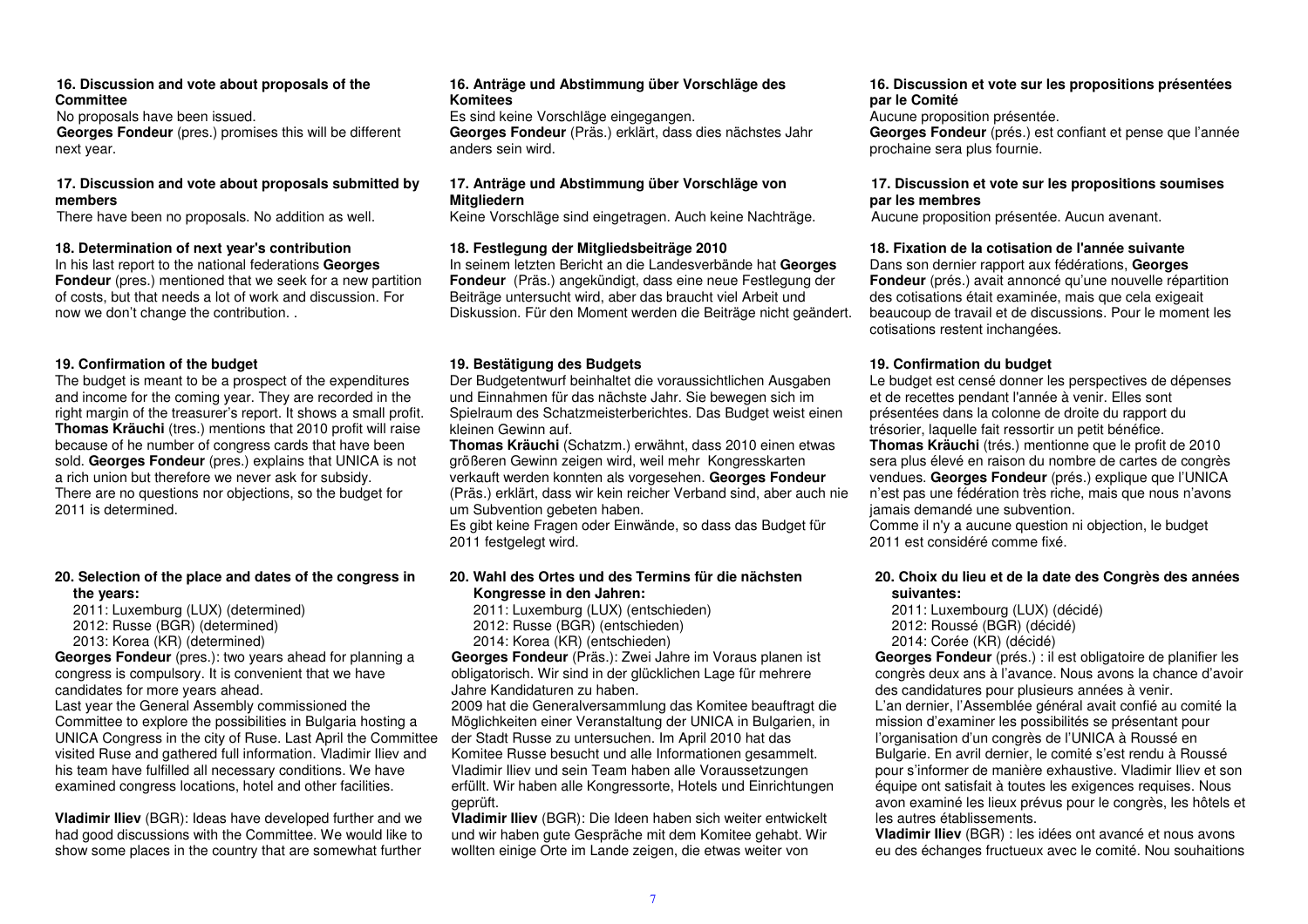away from Ruse. The Committee opposed against that and now we look for excursions nearby Ruse. We imagine a grand parade through the town and it would be wonderful if participant wear traditional clothing for that occasion.

**Georges Fondeur** (pres.) clarifies that an excursion of over 100 km. (single track) would exhaust the elderly participants too much. There's so much to be seen in Bulgaria, that one could make an additional tour around the country next to the UNICA Festival. The Committee unanimously decided that Bulgaria stands all needs of a UNICA congress. After this report the General Assembly is in favour of a UNICACongress, hosted by Bulgaria, city of Ruse in 2012.

For 2013 the Korean Visual Arts Society offers to host UNICA in Korea. **Georges Fondeur** (pres.) reminds the assembly of the success of UNICA Korea 2006. The Committee is confident that the Korean Visual Arts Society is capable of organizing another congress, but nevertheless the Committee will visit Korea for an official meeting.

**Chan Joo Chang** (KOR) addresses the Assembly. It is a great pleasure and a privilege for Korea hosting the UNICA congress in 2013. He wishes to share two concerns with the Assembly. He strives to reduce hotel costs to a minimum, because of the economic crisis and furthermore he is interested to know whether the Assembly wants to head for the mountains or down to the sea. The Assembly leaves the decision to our Korean friends.

 The assembly unanimously is in favour of Korea hosting the UNICA Congress 2013..

**Georges Fondeur** (pres.): Since two years Georgia strives to organize a UNICA Congress inTblisi. We spoke about it before and concluded that this wouldn't be a good idea because of the uncertainty of the safety of the visitors. We then postponed the decision.

 Now candidacy was made twice, from two organizations in Georgia and both letters were supported by the ministry of Culture.

 In Georgia two organizations apparently strive for membership of UNICA: the TV and Film company "Georgia", represented by Mr. Henry Kavlelishvili and the Young People Studio "Pioneer" represented by Mr. Gregory Chigogidze. Mr. Kavlelishvili intended to attend the meeting, but due to visa problems he didn't arrive. Mrs. Svetlana Uturgauri is present and she can enlighten the state of affairs in Georgia regarding

Russe entfernt sind. Das Komitee hat sich dagegen ausgesprochen, wir suchen daher jetzt einige näher bei Russe liegende Ausflugsziele. Wir stellen uns eine große Parade durch die Stadt vor, bei der es schön wäre, wenn die Teilnehmer bei dieser Gelegenheit traditionelle Kleidung tragen würden.

 **Georges Fondeur** (Präs.) erläutert, dass eine Reise von über 100 km (einfache Strecke) die älteren Teilnehmer zu sehr erschöpfen würde. Es gebe in Bulgarien so viel zu sehen, dass man anschließend an die UNICA eine Reise privat machen könnte. Das Komitee entschied einstimmig, dass Bulgarien alle Voraussetzungen für die Organisation eines UNICA Kongresses erfüllt, diesem Bericht nach entscheidet sich die Generalversammlung einstimmig zugunsten einer UNICA in Bulgarien, in der Stadt Russe 2012.

Für 2013 hat die Koreanische Gesellschaft für Visuelle Künsten angeboten, Gastgeber der UNICA in Korea zu sein. **Georges Fondeur** (Präs.) erinnert die Generalversammlung an den Erfolg der UNICA Korea 2006. Das Komitee vertraut darauf, dass die Koreanische Gesellschaft für Visuelle Künsten in der Lage ist, einen weiteren Kongress zu organisieren, aber das Komitee wird Korea trotzdem zu einem offiziellen Treffen besuchen.

 **Chan Joo Chang** (KOR) wendet sich an die Versammlung. Es sei eine große Ehre und ein Vorrecht für Korea, den UNICA Kongress 2013 zu empfangen. Er möchte zwei wichtige Punkte mit der Versammlung klären: Er versucht erstens die Hotelkosten wegen der wirtschaftliche Krise auf ein Minimum zu reduzieren und weiterhin möchte er gerne wissen, ob das Komitee einen Ort am Meer oder in den Bergen bevorzugen würde. Die Versammlung lässt die Wahl den Koreanischen Freunden.

 Die Versammlung stimmt einstimmig zugunsten Korea für den UNICA Kongress 2013.

 **Georges Fondeur** (Präs.): Seit zwei Jahren ersucht Georgien, eine UNICA in Tiflis organisieren zu dürfen. Wir haben darüber schon früher gesprochen und beschlossen, dass dies keine so gute Idee ist wegen der allgemeinen Unsicherheit der Besucher. Wir haben den Entschluss dann vertagt. Jetzt wurde die Kandidatur zweifach, von zwei Organisationen, eingereicht und beide Briefe werden vom Kulturministerium unterstützt.

 In Georgien gibt es zwei Organisationen, die sich um die Mitgliedschaft der UNICA bewerben: die TV und Filmgesellschaft "Georgia", von Herrn Henry Kavlelishvili vertreten, und das Studio der Jungfilmer "Pioneer", von Herrn Gregory Chigogidze vertreten. Herr Kavlelishvili hatte vor der Generalversammlung beizuwohnen, ist aber wegen

montrer certaines régions du pays qui sont quelque peu éloignées de Roussé. Le comité s'y est opposé et nous recherchons désormais des excursions plus proches de Roussé. Nous avons l'idée d'un grand défilé dans la ville pour lequel les participants pourraient porter des costumes traditionnels.

 **Georges Fondeur** (prés.) explique qu'un déplacement de plus de 100 km (aller) serait trop fatiguant pour les participants les plus âgés. Il y a tellement de choses à voir en Bulgarie que chacun peut choisir pour lui-même d'y rester après le festival pour visiter le pays. Le comité a décidé à l'unanimité que la Bulgarie remplissait toutes les conditions requises pour organiser un congrès de l'UNICA. Suite à ce rapport, l'Assemblée générale se prononce en faveur d'un congrès 2012 à Roussé, en Bulgarie.

Pour 2013, l'Association coréenne des arts visuels se propose de recevoir le congrès de l'UNICA en Corée. **Georges Fondeur** (prés.) rappelle à l'assemblée le succès qu'avait été l'UNICA 2006 en Corée. Le comité est confiant dans les capacités et les compétences de l'Association coréenne des arts visuels à organiser un nouveau congrès, mais souhaite toutefois se rendre en Corée pour uneréunion préalable officielle.

 **Chan Joo Chang** (KOR) s'adresse à l'assemblée en ces termes. Organiser le Congrès de l'UNICA 2013 serait un privilège et une grande joie pour la Corée. Il souhaite soulever deux points importants devant l'assemblée. Il essaiera premièrement de réduire les frais de logement à un minimum compte-tenu de la crise, et, deuxièmement, souhaiterait savoir si l'assemblée aurait une préférence pour la montagne ou pour la mer. L'assemblée laisse à nos amis coréen libre choix quant à ce dernier point.

 L'assemblée se prononce unanimement en faveur d'un congrès UNICA 2013 organisé par la Corée.

 **Georges Fondeur** (prés.) : la Géorgie tente depuis deux ans d'obtenir l'aval pour organiser un congrès de l'UNICA à Tbilissi. Nous en avions déjà parlé et conclu que ce n'était pas une bonne idée, étant donné les incertitudes en matière de sécurité pour les participants. Nous avions ensuite repoussé la décision.

 Deux candidatures avaient été déposées par la Géorgie, émises par deux organisations différentes, les deux lettres bénéficiant du soutien du ministère de la culture. Apparemment, deux organisations revendiquent l'adhésion à l'UNICA : la société de la télévision et du cinéma « Georgia », représentée par M. Henry Kavlelishvili et le studio des jeunes cinéastes « Pioneer », représenté par M. Gregory Chigogidze. M. Kavlelishvili souhaitait participer à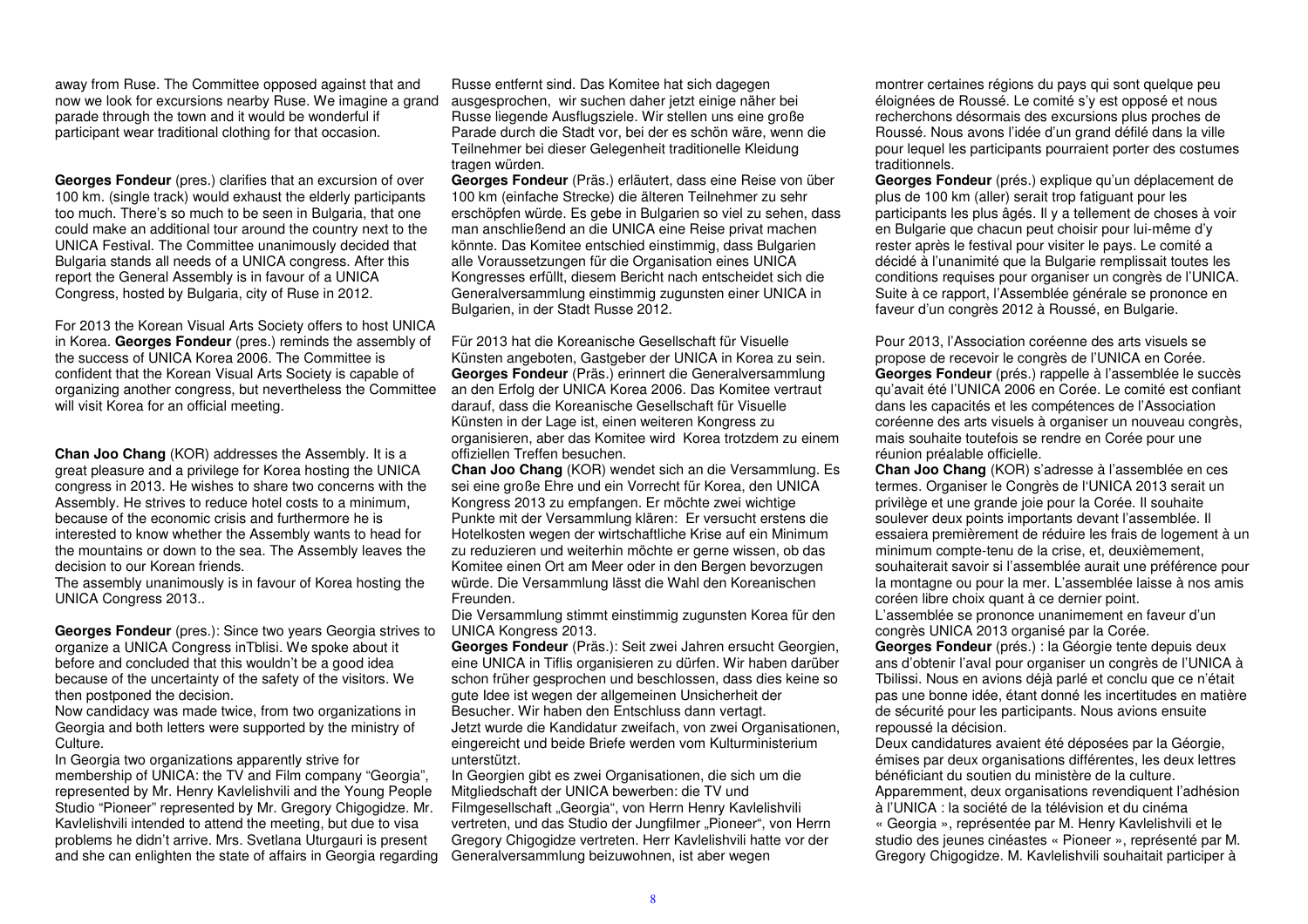the film federations.

**Svetlana Uturgauri** (GEO) explains that since 40 years a union of film makers is existing in Georgia. Gregory Chigogidze is president of their non-professional section since 2000. He furthermore is teacher and in charge of the Young People Studio "Pioneer". Jean Claude Leiosne was invited and attended the 50<sup>th</sup> celebration and 10<sup>th</sup> festival of Pioneer film. Pioneer film became member of UNICA in 1996, confirmed by a letter from Max Hänsli, who was president at that time.

 Pioneer Film was not aware of the letter of Henry Kavlelishvili, in which he writes that his company was member of UNICA since 1992. That can't be true, regarding the letter by Max Hänsli to Pioneer film.

**Georges Fondeur** (pres.) concludes that for the moment the situation is too uncertain to make a decision. We won't put off Georgia as a candidate for the organization of a UNICA Congress, but first we have to decide who is member of UNICA in Georgia and to observe whether the safety situation is increasing. He proposes to postpone the candidacy of Georgia organizing a UNICA Congress to at least 2015.

**Dr. Georg Schörner** (AUT) proposes not to make any decision now for the year 2014 or later. A decision next year will be soon enough for any. The Committee should observe the situation and report on that in order to decide in 2011 or 2012.

**Phd. Zuzana Skoludova** (SVK) offers Slovakian candidacy for 2014 as well. She regrets having no written report, but she visited with Wolfgang Freier (adv.) a premises in Piest'any, a health resort about 100 km from Bratislava. It suits the needs of UNICA very good.

**Dr. Georg Schörner** hesitates to answer to the summon of the president, but in 2014 the VÖFA (Austrian Film Federation) celebrates its 50<sup>th</sup> anniversary. That could be a magnificent opportunity to host UNICA in Austria. There are no concrete plans yet, but they will become clear in the coming months.

 **Georges Fondeur** (pres.) concludes that both members are at the same level of planning. We ask Slovakia and Austria to finalize their proposals and we'll discuss that in 2011 in Luxemburg. The committee will try to get things straightened out in Georgia. We will not exclude that within 5 or 6 years the congress will be held in Georgia, but for the moment this is not decided.

Visumproblemen nicht angekommen. Frau Svetlana Uturgauri ist anwesend und kann die Lage in Georgien in Bezug auf die Verbände erläutern.

 **Svetlana Uturgauri** (GEO) erklärt, dass seit 40 Jahren eine Union von Filmemachern in Georgien besteht. Gregory Chogogidze ist seit 2000 der Präsident der Abteilung für nicht professionellen Film. Er ist weiterhin Lehrer und Leitender des Studios für junge Leute "Pioneer". Jean Claude Lejosne habe die Fünfzigjahr-Feier und das zehnte Festival von Pioneer Film auf Einladung von Pioneer besucht. Pioneer Film wurde 1996 Mitglied der UNICA, was mit einem Brief von Max Hänsli, Präsident zu dieser Zeit, bestätigt wurde.

 Pioneer Film war sich eines Briefs von Kavlelishvili nicht bewusst, in dem er schreibt, dass seine Gesellschaft seit 1992 Mitglied der UNICA sei. Das könne nicht stimmen im Hinblick auf den Brief von Max Hänsli an Pioneer Film.

 **Georges Fondeur** (Präs.) schließt, dass im Augenblick die Situation zu ungewiss ist, um einen Beschluss zu fassen. Wir werden Georgien

 als Kandidat für die Organisation eines UNICA Kongresses nicht definitiv beiseite legen, aber wir sollten zuerst klären, wer in Georgien Mitglied der UNICA ist und ob die Sicherheitslage in Georgien sich verbessert. Er schlägt vor, die Kandidatur Georgiens, einen UNICA Kongress zu organisieren, mindestens bis 2015 hinauszuschieben.

 **Dr. Georg Schörner** (AUT) schlägt vor, jetzt keine Entscheidung zu treffen für 2014 oder später. Ein Beschluss 2011 würde früh genug sein für jeden Organisator. Das Komitee sollte die Lage beobachten und darüber Bericht erstatten, um 2011 oder 2012 entscheiden zu können.

**Phd. Zuzana SKoludova** (SVK) bietet für 2014 die slowakische Kandidatur an. Sie bedauert keinen schriftlichen Bericht zu haben, aber sie habe mit Wolfgang Freier (Berater) einige Räumlichkeiten in Piest'any, einem Kurort ungefähr 100 Km von Bratislava entfernt, besucht. Diese wären für die Bedürfnisse der UNICA geeignet.

 **Dr. Georg Schörner** (AUT) erwähnt, dass 2014 die VÖFA (Verband Österreichischer Film-Autoren) ihr 50-Jährigen Jubiläum feiert. Das könnte eine ausgezeichnete Gelegenheit sein, eine UNICA in Österreich zu organisieren. Es gebe noch keine greifbaren Pläne, aber in den nächsten Monaten würde sich klären, ob sich die Pläne verwirklichen ließen.

 **Georges Fondeur** (Präs.) schließt daraus, dass beide Mitglieder auf derselben Ebene der Vorbereitung sind. Wir bitten die Slowakei und Österreich, ihre Vorschläge auszufertigen und 2011 in Luxemburg zur Diskussion zu bringen. Das Komitee ersucht die Lage in Georgien zu klären. Wir schließen nicht aus, dass innerhalb von 5 oder 6 Jahren ein Kongress in Georgien abgehalten wird, aber in diesem

l'assemblée, mais il n'a pas pu venir, n'ayant pas obtenu de visa. Mme Svetlana Uturgauri est présente et peut apporter des éclaircissements concernant les fédérations géorgiennes.

 **Svetlana Uturgauri** (GEO) explique qu'une union des cinéastes existe depuis 40 ans en Géorgie. Gregory Chigogidze est le président de leur section du film nonprofessionnel depuis l'an 2000. Il est de plus enseignant et responsable du Studio de la jeunesse « Pioneer ». Jean-Claude Lejosne était invité au cinquantenaire et au 10ème festival du studio de la jeunesse « Pioneer », auxquels il a assisté. « Pioneer » était devenu membre de l'UNICA en 1996, adhésion confirmée par lettre de Max Hänsli, président de l'UNICA à cette époque.

 Pionner Film n'avait pas connaissance du courrier d'Henry Kavlelishvili, dans lequel ce dernier spécifiait que son association était membre de l'UNICA depuis 1992. Cela ne peut être fondé, compte-tenu de la lettre de confirmation de Max Hänsli adressée à Pioneer Film.

 **Georges Fondeur** (prés.) émet la conclusion que la situation est trop floue pour le moment pour prendre une décision. La candidature de la Géorgie pour l'organisation d'un congrès UNICA ne sera pas exclue, mais il convient dans un premier temps de statuer sur la fédération considérée comme membre de l'UNICA pour la Géorgie et d'observer l'évolution de la situation en matière de sécurité dans le pays. Il propose de repousser la candidature de la Géorgie et de la prendre en compte au plus tôt pour le congrès de 2015.

 **Dr. Georg Schörner** (AUT) propose de ne pas prendre de décision cette année pour les années 2014 et suivantes. Prendre une décision l'année prochaine serait largement suffisant pour tous. Le comité devrait observer la situation et en faire rapport afin de prendre une décision en 2011 ou 2012.

 **Phd. Zuzana Skoludova** (SVK) présente également candidature 2014 pour la Slovaquie. Elle est dans le regret de ne pouvoir présenter un rapport écrit, mais explique qu'elle s'est rendue avec Wolfgang Freier à Piest'any, une ville thermale située à env. 100 km de Bratislava, afin de visiter les lieux. Cette ville convient parfaitement aux besoins de l'UNICA.

 **Dr. Georg Schörner** hésite à répondre à l'appel du président, mais précise que la fédération autrichienne VÖFA célèbrera son cinquantenaire en 2014. Ceci pourrait être une formidable occasion pour organiser un congrès de l'UNICA en Autriche. Il n'existe aucun projet concret jusqu'à présent, mais il prendra forme dans les mois à venir. **Georges Fondeur** (prés.) en conclut que les deux membres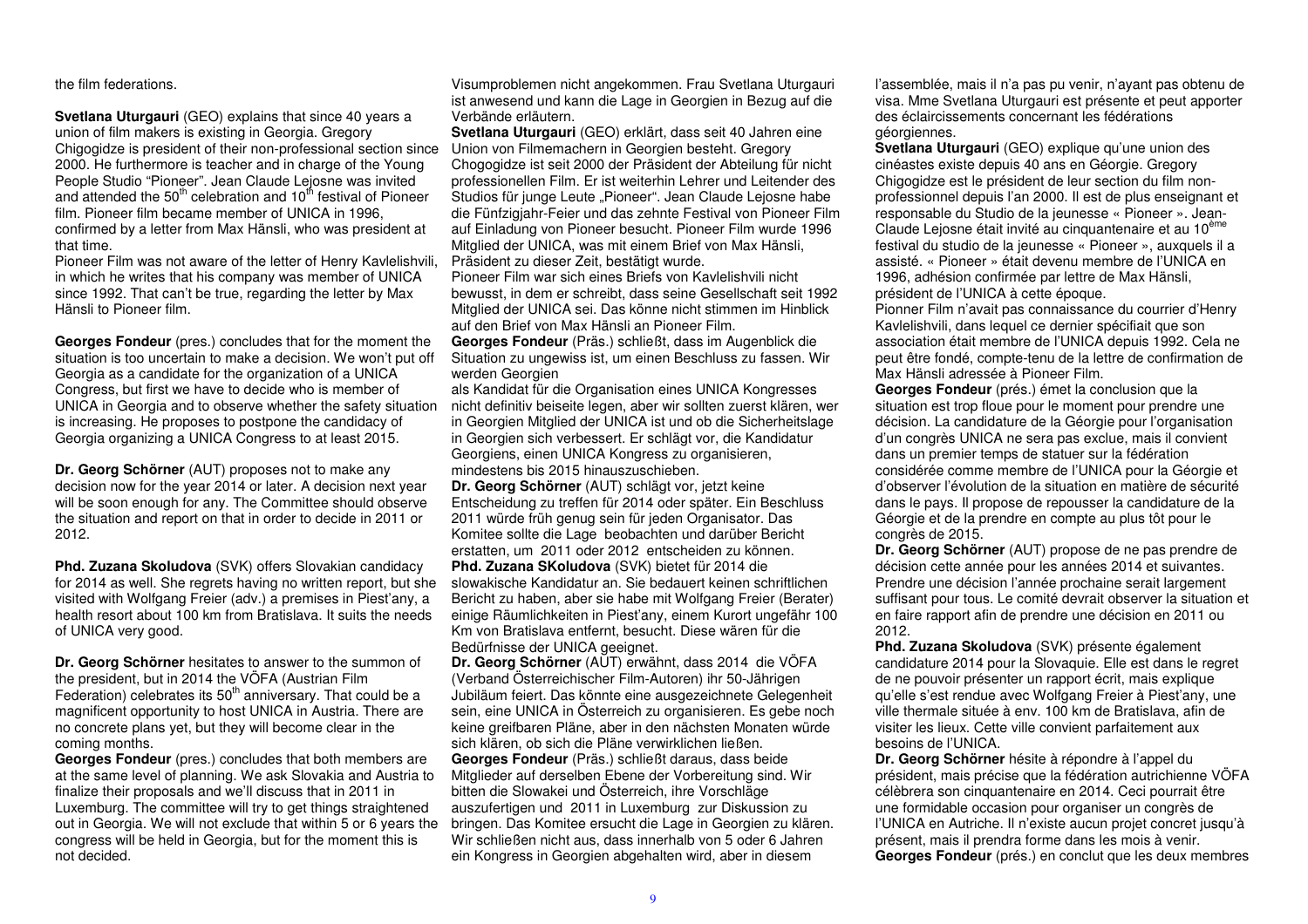The assembly unanimously is in favour of this proposal. Augenblick wird dazu noch nichts beschlossen.

Die Versammlung stimmt diesem Vorschlag zu.

## se trouvent au même niveau quant à l'avancement de leurs projets. La Slovaquie et l'Autriche sont priées de finaliser leurs projets de candidature afin que nous en débattions en 2011 au Luxembourg. Le comité se chargera de clarifier la situation en Géorgie. Il n'est pas exclu qu'un congrès puisse avoir lieu en Géorgie d'ici 5 ou 6 ans, mais rien n'est arrêté pour l'instant.

 L'assemblée se prononce à l'unanimité en faveur de cette proposition.

## **21. Quitus au Comité**

 Les commissaires aux comptes ont déjà proposé de donner quitus au Comité dans le rapport, lu par **Hannelore Teich** (DEU)**.**

Cette proposition est approuvée à l'unanimité.

## **22. Election d'un nouveau commissaire aux comptes**

 **Thomas Kräuchi** (trés.) explique que nous avions dû faire face à un problème particulier en 2009, Rolf Leunberger ayant été élu membre conseiller du comité, fonction qui est incompatible avec celle de commissaire aux comptes. L'assemblée générale a voté et maintenu en fonction les commissaires aux comptes élus pour 2008 (Jean Claude Lejosne et Hannelore Teich) et élu Zuzana Skoludiva en tant que déléguée. Zuzana a accepté cette fonction. Jean-Claude quittant désormais l'équipe des commissaires aux comptes, Hannelore Teich devient premier commissaire aux comptes, Zuzana second commissaire aux comptes et un délégué doit être élu. **Ralf Klossner** (LIE) se porte candidat, ce qui est salué par les applaudissements de l'assemblée.

## **23. Divers, sans vote.**

 **Jeanne Glass** (vice-prés.) essaie de rallier des pays du continent africain à l'UNICA. La Mauritanie demeure motivée mais les questions d'argent, de visa et autres ne permettent pas de prendre une décision pour le moment. **Wolfgang Freier** (cons.) explique pourquoi certain délégués ne reçoivent pas de médailles annuelles de l'UNICA pour leur fédération. Chaque année, le secrétaire général demande des renseignements sur les lauréats de la médaille de l'année précédente. En l'absence de tels renseignements, il ne peut décerner la médaille de l'année suivante. **Stani Puls** (cons.) répond que certaines fédérations n'ont parfois pas besoin de médaille, n'ayant pas elles-mêmes décerné de médaille pour une année donnée.

 **Emil Mateias** (RUM) propose d'intégrer au moins deux « véritables films amateurs » à chaque programme national.

## **21. Discharge of the Committee**

 The auditors have already proposed to discharge the Committee in the report, read by **Hannelore Teich** (DEU). This proposal is accepted unanimously.

## **22. Election of a new auditor**

 **Thomas Kräuchi** (treas.) explains that in 2009 we had a special problem, because Rolf Leuenberger was elected adviser of the Committee and the tasks of auditors doesn't match. The General Assembly voted to maintain the auditors elected for 2008 (Jean Claude Lejosne and Hannelore Teich) and as deputy Zuzana Skoludiva was elected. Zuzana accepted the election. Now Jean Claude will leave the audit committee, Hannelore Teich is first auditor, Zuzana second and another deputy must be elected. **Ralf Klossner** (LIE) is candidate, which is welcomed with applause.

## **23. Miscellaneous, without vote**

 **Jeanne Glass** (vice pres.) is trying to bring countries from the African continent into UNICA. Mauretania still is interested, but money, visa and other problems prevent an early decision.

 **Wolfgang Freier** (Adv.) explains why some representatives do not receive a UNICA year medal for their Federation. Every year the Secretary-general demands information upon the receivers of the previous year medal. If no name is forwarded the new medal will not be granted. **Stani Puls** (Adv.) answers that sometimes a national federation doesn't need a year medal, because no medal was rewarded. **Emil Mateias** (RUM) proposes to incorporate at least two "real amateur films" in the national program. **Georges Fondeur** (pres.) explains that it is not easy to decide whether a film is a true amateur film or not. We try to prevent professional film makers from harvesting all medals

## **21. Entlastung des Komitees**

 Die Kassenprüfer haben bereits in dem von **Hannelore Teich** (DEU) vorgelesenen Bericht vorgeschlagen, das Komitee zu entlasten.

Dieser Vorschlag wird einstimmig angenommen.

## **22. Wahl eines neuen Revisors**

 **Thomas Kräuchi** (Schatzm.) erklärt, dass wir 2009 ein besonders Problem hatten, weil Rolf Leuenberger als Berater ins Komitee gewählt wurde und diese Aufgabe nicht mit der des Revisors zu kombinieren ist. Die Generalversammlung hat dann die beiden Revisoren, die 2008 gewählt worden sind (Jean Claude Lejosne und Hannelore Teich), beibehalten und Zuzana Skoludova als Stellvertreterin gewählt. Zuzana akzeptierte die Wahl. Jetzt wird Jean Claude das Revisorenteam verlassen, Hannelore wird erste Revisorin, Zuzana zweite und ein anderer Stellvertreter muss gewählt werden. **Ralf Klossner** (LIE) ist Kandidat, er wird mit Beifall begrüßt.

## **23. Verschiedenes, ohne Abstimmung**

 **Jeanne Glass** (Vize-Präs.) versucht Länder aus Afrika in die UNICA einzubringen. Mauretanien ist noch immer interessiert, aber Geld, Visa und andere Probleme behindern eine rasche Entscheidung.

 **Wolfgang Freier** (Berater) erklärt, warum einige Vertreter keine UNICA Jahresmedaille für ihren Landesverband erhalten haben. Jedes Jahr ersucht der Generalsekretär um Angaben über die Namen der Empfänger der vorherigen Jahresmedaillen. Falls keine Name weitergeleitet wird, wird keine neue Medaille vergeben. **Stani Puls** (Berater) antwortet, dass manchmal ein Landesverband keine Jahresmedaille braucht, weil keine Medaille verliehen wurde.

**Emil Mateias** (RUM) schlägt vor, mindestens zwei "echte Amateurfilme" in die Länderprogramme aufzunehmen. **Georges Fondeur** (Präs.) erklärt, dass es nicht einfach ist zu entscheiden, ob ein Film ein echter Amateurfilm ist oder nicht.